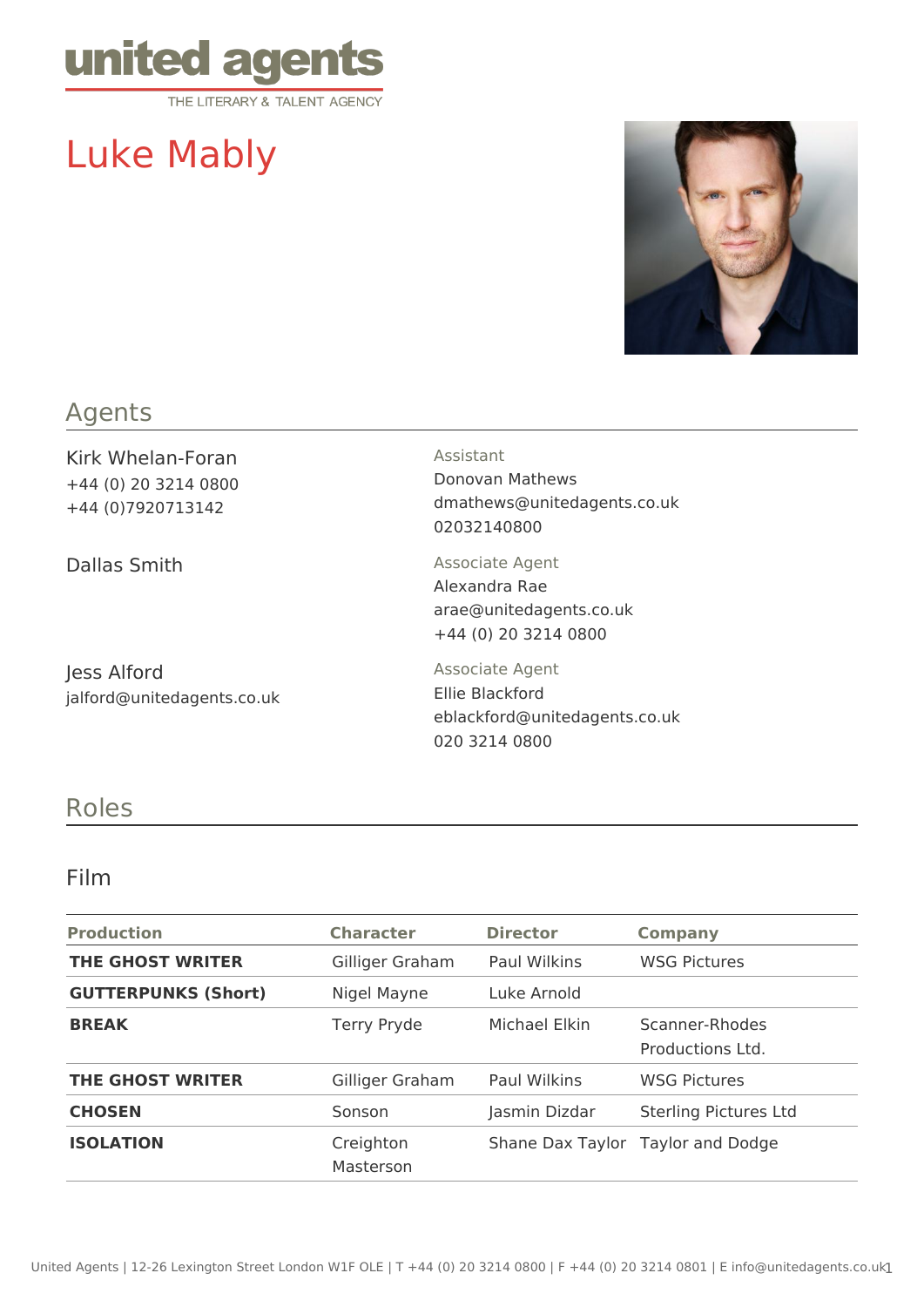| Character                   | Director    | Company                 |                                                                                                                                                                                                                                                                                                                |
|-----------------------------|-------------|-------------------------|----------------------------------------------------------------------------------------------------------------------------------------------------------------------------------------------------------------------------------------------------------------------------------------------------------------|
| RISE OF THE FOOTSOLDSIEaRwn |             |                         |                                                                                                                                                                                                                                                                                                                |
| White                       |             |                         |                                                                                                                                                                                                                                                                                                                |
| Alex Pierce                 | Mark Heller |                         |                                                                                                                                                                                                                                                                                                                |
| Brian                       | Weiss       |                         |                                                                                                                                                                                                                                                                                                                |
| Henry                       | Lukas Erni  | TFilms                  |                                                                                                                                                                                                                                                                                                                |
| Tom                         | David Smith |                         |                                                                                                                                                                                                                                                                                                                |
|                             |             |                         |                                                                                                                                                                                                                                                                                                                |
| Prince                      |             |                         |                                                                                                                                                                                                                                                                                                                |
| Jack                        |             |                         |                                                                                                                                                                                                                                                                                                                |
| Jay                         | Dan Turner  | A Dayman Filmworks Prod |                                                                                                                                                                                                                                                                                                                |
| Clifton                     |             |                         |                                                                                                                                                                                                                                                                                                                |
| Zachariah                   | Jon Avnet   | Jon Avnet Company       |                                                                                                                                                                                                                                                                                                                |
| Isaac                       |             |                         |                                                                                                                                                                                                                                                                                                                |
|                             |             |                         | Ricci Harnett Universal Pictures<br>Stuart Hazeld Breedlam Productions<br>Yellow Films<br>Matthew Cole Eleven Eleven Films<br>Archangel Films<br>Rupert RodnigBtrian W.Cook Colour Me K Itd<br>Martha Coolidgeramount<br>Farren BlackbCantch 22 Films<br>Danny Boyle DNA Films<br>Kevin Connor Hall Mark Films |

## Television

| Production                                                        | Character   | Director             | Company                                              |
|-------------------------------------------------------------------|-------------|----------------------|------------------------------------------------------|
| WAR OF THE WORLDSScott                                            |             | Various              | AGC Television                                       |
| SERIES 3                                                          |             |                      |                                                      |
| SILENT WITNESS                                                    | Jed         | Gordon AndersBBC     |                                                      |
| SEAL TEAM (S1 & 2) Sergeant Major NigPeuben Garcia CBS Television | Wickham     |                      |                                                      |
| COMBAT HOSPITAL Dr Simon Hill                                     |             | Various              | ABC/Global TV                                        |
| NCIS: NEW ORLEANSJames Lathom                                     |             |                      | Michael ZinberGBS Television Studios                 |
| THE GATES                                                         | Dylan       | Various              | Fox                                                  |
| MAGGIE HILL                                                       | Ben Emerson | Stephen Hopkinsx     |                                                      |
| BLUE MURDER-SERIESSr 4Fraser McKee                                |             | Graham Theaks tTo Vh |                                                      |
| KINGDOM                                                           | Mark Larson | Robin ShepperdTV     |                                                      |
| AKA DIVORCE                                                       |             |                      | Hugo Delaney-Jone sicholas Rento Chompany Television |
| DREAM TEAM                                                        | Scott       |                      | Henry Foster Hewland International                   |
| HOLBY CITY                                                        | Paul        | Nigel Douglas BBC TV |                                                      |
|                                                                   |             |                      |                                                      |

## Stage

| Production | Character | Director | Company |
|------------|-----------|----------|---------|
|            |           |          |         |